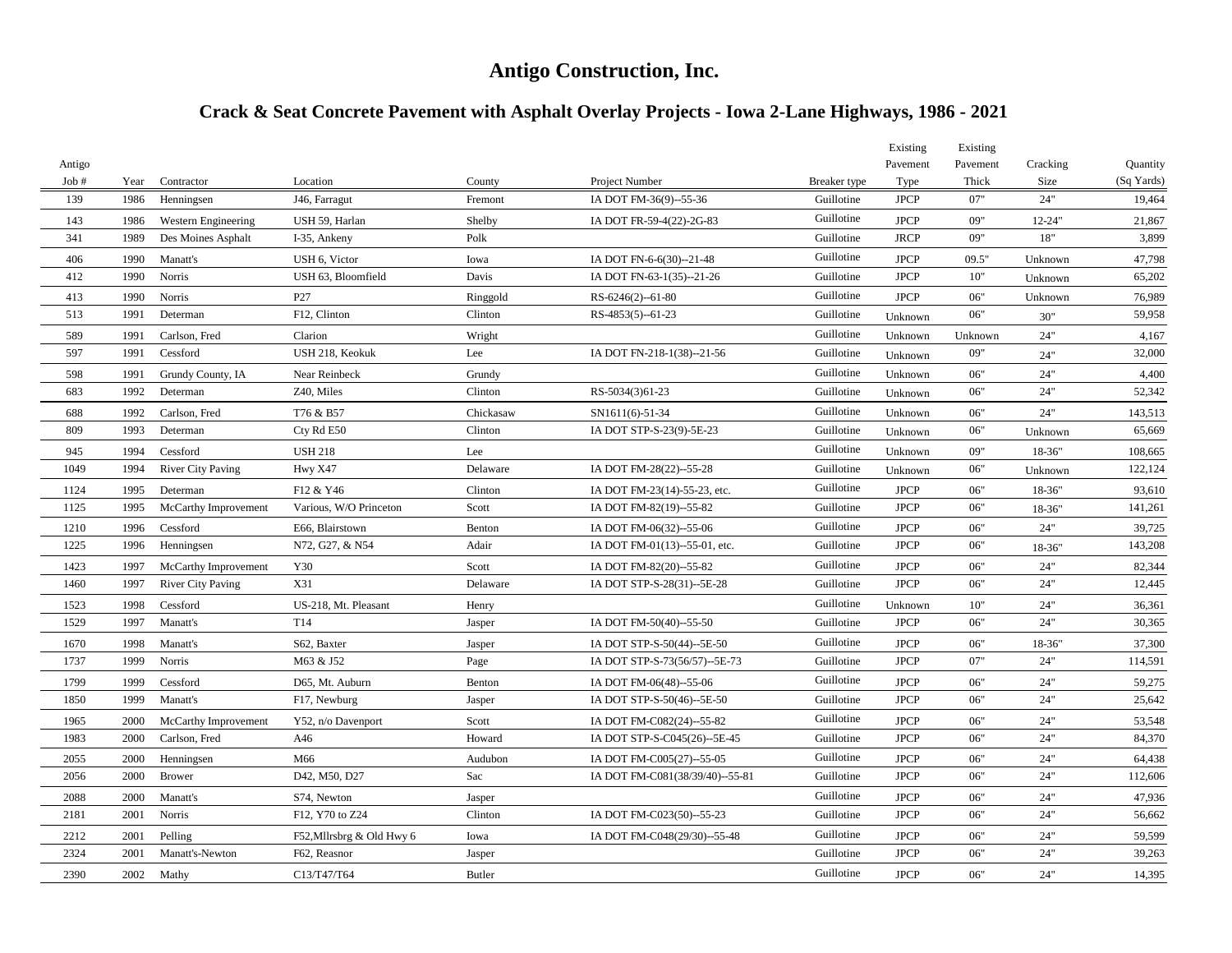# **Antigo Construction, Inc.**

# **Crack & Seat Concrete Pavement with Asphalt Overlay Projects - Iowa 2-Lane Highways, 1986 - 2021**

|                |      |                          |                                              |                    |                                   |              | Existing         | Existing          |                  |                        |
|----------------|------|--------------------------|----------------------------------------------|--------------------|-----------------------------------|--------------|------------------|-------------------|------------------|------------------------|
| Antigo<br>Job# | Year | Contractor               | Location                                     | County             | Project Number                    | Breaker type | Pavement<br>Type | Pavement<br>Thick | Cracking<br>Size | Quantity<br>(Sq Yards) |
| 2411           | 2002 | Carlson, Fred            | USH 52, Decorah                              | Winneshiek         |                                   | Guillotine   | <b>JPCP</b>      | 08"               | 24"              | 164,004                |
| 2571           | 2003 | Carlson, Fred            | E17, nw/o Maquoketa                          | Jackson            |                                   | Guillotine   | <b>JPCP</b>      | 06"               | 24"              | 41,534                 |
| 2583           | 2003 | McCarthy Improvement     | F41, Park View                               | Scott              | IA DOT FM-C082(28)/(34)--55-82    | Guillotine   | <b>JPCP</b>      | $06 - 7"$         | 24"              | 30,328                 |
| 2745           | 2004 | Manatt's-Newton          | F70, e/o Monroe                              | Jasper             |                                   | Guillotine   | <b>JPCP</b>      | 06"               | 24"              | 53,740                 |
| 2791           | 2004 | Kruse, L. C.             | N28 (380th Ave.)                             | Palo Alto          | IA DOT STP-S-C074(76/78)--5E-74   | <b>MHB</b>   | <b>JPCP</b>      | 06"               | 24"              | 25,786                 |
| 2791           | 2004 | Kruse, L. C.             | N28 (380th Ave.)                             | Palo Alto          | IA DOT STP-S-C074(76/78)--5E-74   | <b>MHB</b>   | <b>CRCP</b>      | $08 - 6 - 8$      | 24"              | 6,159                  |
| 2791           | 2005 | Kruse, L. C.             | N28 (380th Ave.)                             | Palo Alto          | IA DOT STP-S-C074(76/78)--5E-74   | <b>MHB</b>   | <b>CRCP</b>      | $08 - 6 - 8"$     | 24"              | 70,264                 |
| 2792           | 2004 | Determan                 | Z24, s/o Charlotte                           | Clinton            | IA DOT FM-C023(55)--55-23         | Guillotine   | <b>JPCP</b>      | 07"               | 24"              | 61,726                 |
| 2793           | 2004 | Norris                   | R35, n/o Osceola                             | Clarke             | IA DOT STP-S-C020(50)--5E-20      | Guillotine   | <b>JPCP</b>      | $06 - 8"$         | 24"              | 30,204                 |
| 2798           | 2004 | Manatt's                 | E41, e/o Ames                                | Story              | IA DOT LFM-NEV10--7X-85           | Guillotine   | <b>JPCP</b>      | 08"               | 24"              | 9,304                  |
| 2799           | 2004 | Manatt's-Newton          | N28 & D15                                    | Calhoun            | IA DOT STP-S-C013(58)--5E-13      | Guillotine   | <b>JPCP</b>      | 07.5"             | 24"              | 153,233                |
| 2838           | 2004 | Norris                   | T <sub>14</sub> , n/o Pella                  | Marion             | IA DOT STP-S-C063(70)--5E-63      | Guillotine   | <b>JPCP</b>      | 07"               | 24"              | 8,990                  |
| 2922           | 2004 | Carlson, Fred            | S55, New Providence                          | Hardin             | IA DOT STP-S-C042(45)--5E-42      | Guillotine   | <b>JPCP</b>      | 07"               | 24"              | 1,490                  |
| 3015           | 2005 | Henningsen               | M14 & E59, Dow City                          | Crawford           | IADOT STP-S-C024(69/70)--5E-24    | Guillotine   | <b>JPCP</b>      | 06"               | 24"              | 82,663                 |
| 3015           | 2005 | Henningsen               | M <sub>14</sub> & E <sub>59</sub> , Dow City | Crawford           | IADOT STP-S-C024(69/70)--5E-24    | MHB          | <b>JPCP</b>      | 06"               | 24"              | 104,379                |
| 3140           | 2005 | Manatt's-Newton          | T14, S. Cty. Line North                      | Jasper             | IA DOT STP-S-C050(69)--5E-50      | Guillotine   | <b>JPCP</b>      | 06"               | 24"              | 38,194                 |
| 3244           | 2006 | Henningsen               | P27 & H17                                    | Union              | IA DOT FM-C088(36)--55-88, etc.   | Guillotine   | <b>JPCP</b>      | 06"               | 24"              | 142,817                |
| 3261           | 2006 | McCarthy Improvement     | Z16 & F55, n/o Davenport                     | Scott              | IA DOT FM-C082(36)--55-82, etc.   | Guillotine   | <b>JPCP</b>      | 06"               | 24"              | 89,568                 |
| 3262           | 2006 | Tri-State Paving         | C <sub>16</sub> , e/o SR 143                 | Cherokee           | IA DOT STP-S-C018(44)--5E-18      | Guillotine   | <b>JPCP</b>      | 06"               | 24"              | 116,442                |
| 3273           | 2006 | Determan                 | Z50, Clinton - Andover                       | Clinton            | IA DOT STP-S-CO23(74)--5E-23      | Guillotine   | <b>JPCP</b>      | 06"               | 24"              | 110,331                |
| 3368           | 2006 | Tri-State Paving         | L67 & M25                                    | Ida                | IA DOT STP-S-C047(40/42)--5E-47   | MHB          | <b>JPCP</b>      | 06"               | 24"              | 150,161                |
| 3411           | 2006 | Manatt's-Newton          | F48, Newton                                  | Jasper             | IA DOT STP-S-C050(70)--5E-50      | Guillotine   | <b>JPCP</b>      | 06"               | 24"              | 16,150                 |
| 3583           | 2007 | Norris                   | S71 / SR92                                   | Marion             | FM-C063(83)--55-63                | Guillotine   | Unknown          | 07"               | 24"              | 31,372                 |
| 3583           | 2007 | Norris                   | S71/SR92                                     | Marion             | FM-C063(83)--55-63                | Guillotine   | Unknown          | 10"               | 24"              | 2,800                  |
| 3733           | 2008 | McCarthy Improvement     | Y40, Buffalo & Blue Grass                    | Scott              | IA DOT STP-S-C082(38)--5E-82      | Guillotine   | <b>JPCP</b>      | 06"               | 24"              | 20,717                 |
| 3734           | 2008 | Manatt's-Newton          | S74 & F62, Reasnor                           | Jasper             | IA DOT STP-S-C050(77)--5E-50      | Guillotine   | <b>JPCP</b>      | 06"               | 24"              | 61,786                 |
| 3757           | 2008 | Tri-State Paving         | $C16$ , n/o Marcus                           | Cherokee           | IA DOT STP-S-C018(49)--5E-18      | Guillotine   | <b>JPCP</b>      | 06"               | 18-36"           | 37,798                 |
| 3891           | 2009 | Henningsen               | IA 3, w/o USH 71                             | <b>Buena Vista</b> | IA DOT STPN-003-2(49)--2J-11      | Guillotine   | <b>JPCP</b>      | 08"               | 24"              | 100,291                |
| 3932           | 2009 | Knife River Midwest      | L56, Quimby                                  | Cherokee           | IADOT STP-S-C018(52)--5E-18       | Guillotine   | <b>JPCP</b>      | 06"               | 24"              | 48,762                 |
| 3985           | 2009 | Manatt's-Newton          | T38, s/o Lynnville                           | Jasper             | IA DOT ESFM-C050(87)--5S-50       | Guillotine   | <b>JPCP</b>      | 06"               | 24"              | 59,767                 |
| 3989           | 2009 | Des Moines Asphalt       | S <sub>2</sub> 3                             | Warren             | IADOT ESFM-C091(81)--5S-91        | Guillotine   | <b>JPCP</b>      | Unknown           | 24"              | 40,822                 |
| 3991           | 2009 | <b>Heartland Asphalt</b> | B30, e/o Mason City                          | Cerro Gordo        | IADOT ESFM-C017(59)--5S-17        | <b>MHB</b>   | <b>JPCP</b>      | 07"               | 18-36"           | 57,069                 |
| 3992           | 2009 | <b>Heartland Asphalt</b> | T <sub>19</sub> , s/o Wellsburg              | Grundy             | IADOT STP-S-C038(83)--5E-38, etc. | <b>MHB</b>   | <b>JPCP</b>      | 08"               | 18-36"           | 9,291                  |
| 3994           | 2009 | Blacktop Service Co.     | N20, n/o Ruthven                             | Palo Alto          | IADOT ESFM-C074(92)--5S-74        | MHB          | <b>JPCP</b>      | 06"               | 18-36"           | 5,126                  |
| 3995           | 2009 | Blacktop Service Co.     | N River Rd, Cherokee                         | Cherokee           | IADOT ESL-1272(618)--7S-18        | Guillotine   | <b>JPCP</b>      | 06"               | 18-36"           | 9,884                  |
| 4003           | 2009 | McCarthy Improvement     | Y48, w/o Davenport                           | Scott              | IADOT ESFM-C082(39)--5S-82        | Guillotine   | <b>JPCP</b>      | 08"               | 18-36"           | 70,571                 |